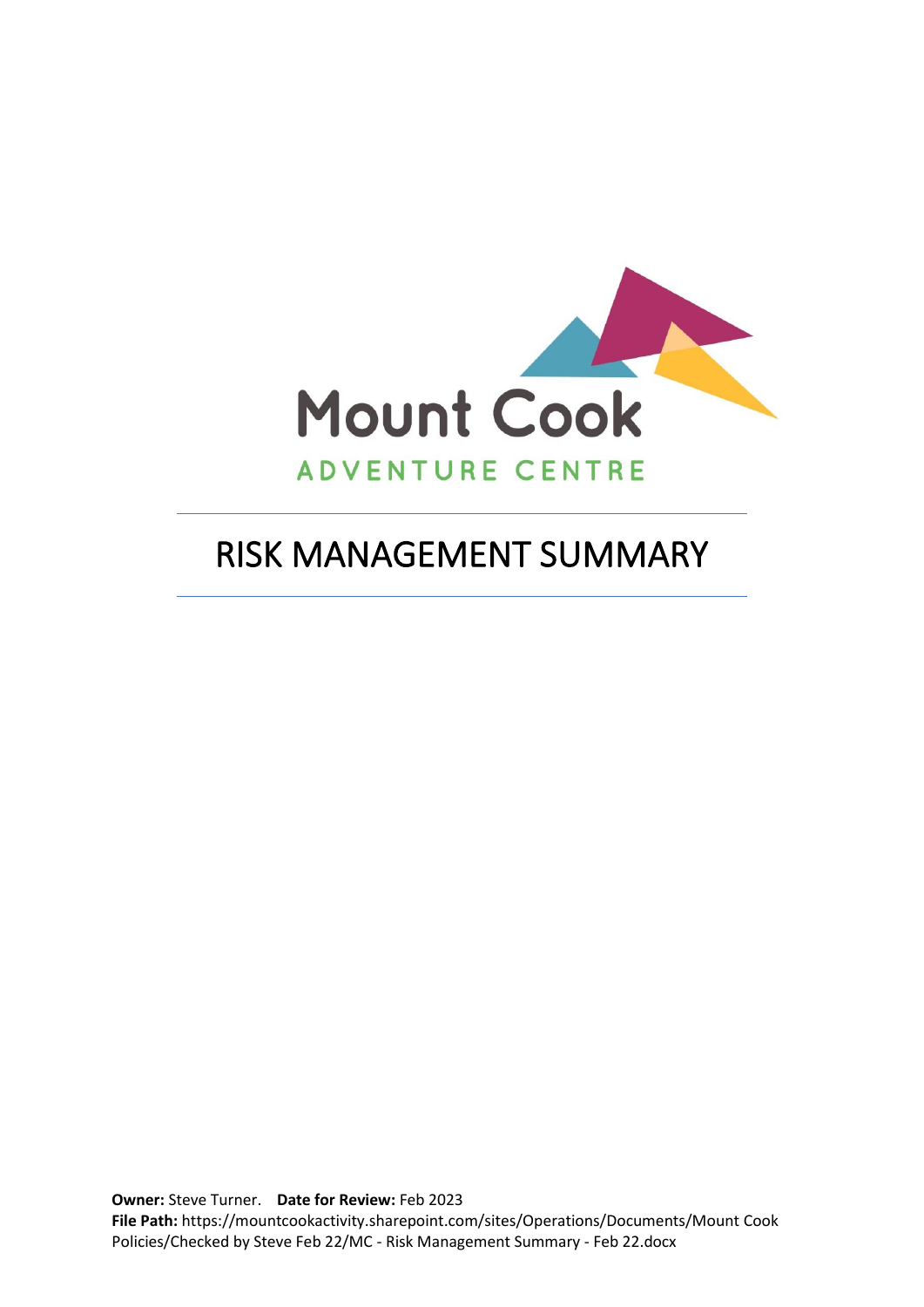## RISK MANAGEMENT SUMMARY

The purpose of our Risk Management Summary is to reassure all who visit Mount Cook Adventure Centre, for whatever purpose, that our risk analysis and management schemes are adequately robust.

Many control measures have been put in place to protect and ensure an enjoyable but safe visit. It is important to consider that the purpose and objective of an outdoor education centre is to help participants experience a sense of adventure, controlled risks and develop a sense of personal responsibility with the hope that this will help them learn and grow as an individual.

Whilst parental responsibility is represented by the teacher or group leader and the safety and skills are the centre instructor's responsibility, group members are allowed a certain amount of freedom during their stay. Groups are not directly supervised during these times but are expected to obey the rules of the centre and to behave responsibly at all times.

We emphasise that group leaders are encouraged to carry out their own due diligence if they decide to bring a group to Mount Cook. To assist with this, we provide free pre-arrival planning visits to our centre, which can be organised with our booking coordinators at least 1 month prior to arrival.

## Centre Details

Address: Mount Cook Adventure Centre, Porter Lane, Middleton-by-Wirksworth, Matlock, Derbyshire DE4 4LS

Tel: 01629 823 702

Email: [explore@mountcook.uk](mailto:explore@mountcook.uk)

Website: [www.mountcook.uk](http://www.mountcook.uk/)

Company registration number: 08906431. Registered address: 57 Ashbourne Road, Derby, DE22 3FS. VAT registration number: 241628125

### Adventure Activities Licence Details

All of Mount Cook's licenced activities are delivered by our activity partner Acclimbatize. More information on Acclimbatize's license can be found on their website: [www.acclimbatize.co.uk/safety-quality/](http://www.acclimbatize.co.uk/safety-quality/)

Reference number: R1224

Licence number: L58043

Expiry date: 08 July 2023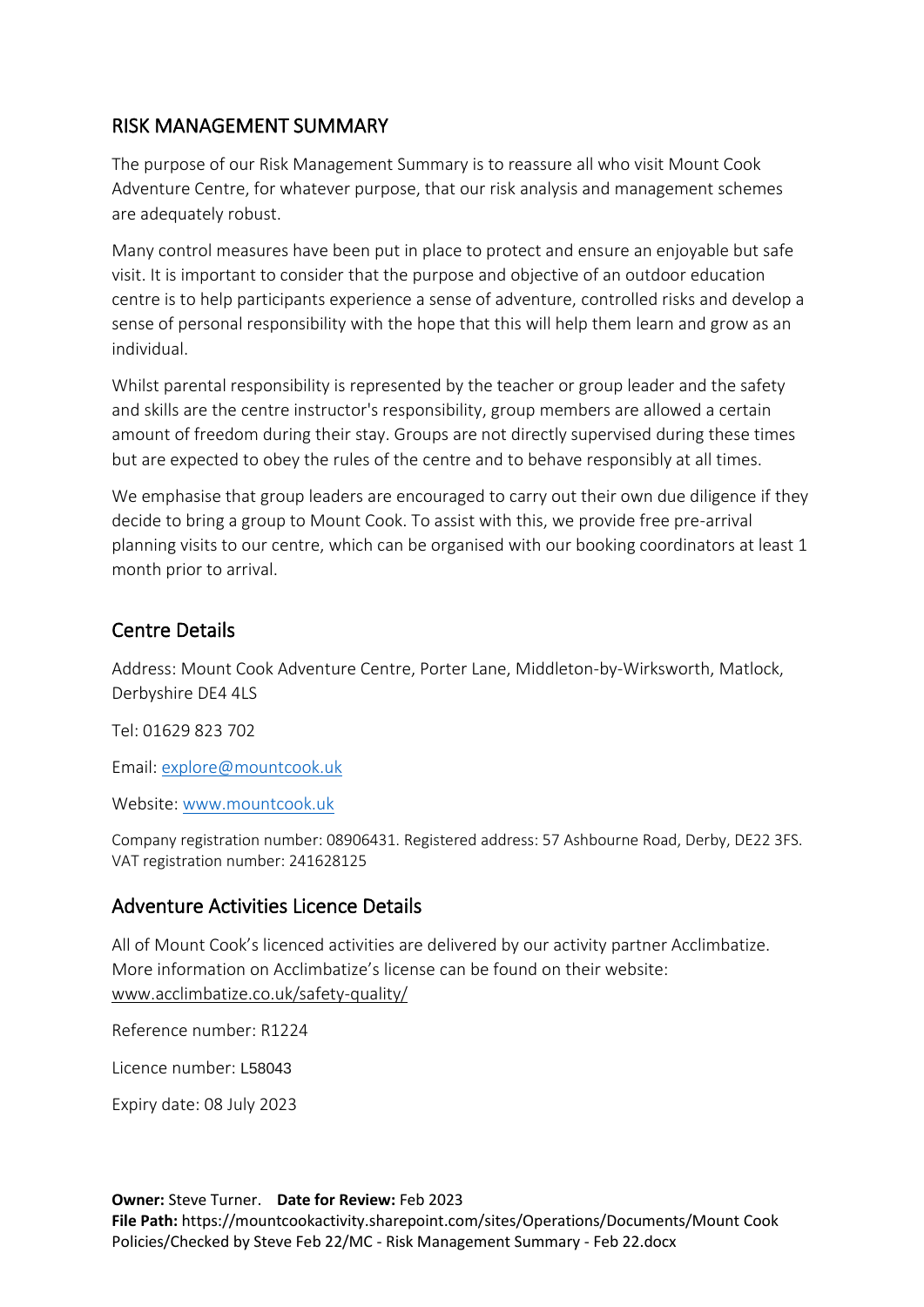# Accreditations from Other Organisations



AHOEC Gold Standard Centre

We will be re-inspected in Nov 2023



LOtC Quality Badge (Learning Outside the Classroom)

Certificate number: R2QB103883

Expiry date: 31<sup>st</sup> December 2022



#### Adventure Mark

Certificate number: AAA101482

Expiry date: 31st December 2022

Accreditation certificates can be provided upon request.

## Enforcing Authority for Health and Safety issues

Derbyshire Dales District Council Environmental Health department can provide further advice and guidance on policies and procedures: <http://www.derbyshiredales.gov.uk/services-business/health-a-safety>

## Staff Competence and Qualifications

Staff are recruited with a suitable level of competency whatever their role, which includes the right mixture of qualifications and experience. On-going staff training is an essential part of our operation. Activity staff will either hold a relevant National Governing Body (NGB) qualification or a statement of competence signed by an appropriately experienced and qualified person consistent with LOtC requirements. Copies and training records will be available for inspection on site.

## Safeguarding: The protection of children, young people and adults at risk

Our policy is consistent with current good practice and meets current statutory requirements. Our Safeguarding Statement and Policy is available on request. Disclosure and Barring Service (DBS) checks are carried out on all Centre staff.

**Owner:** Steve Turner. **Date for Review:** Feb 2023 **File Path:** https://mountcookactivity.sharepoint.com/sites/Operations/Documents/Mount Cook Policies/Checked by Steve Feb 22/MC - Risk Management Summary - Feb 22.docx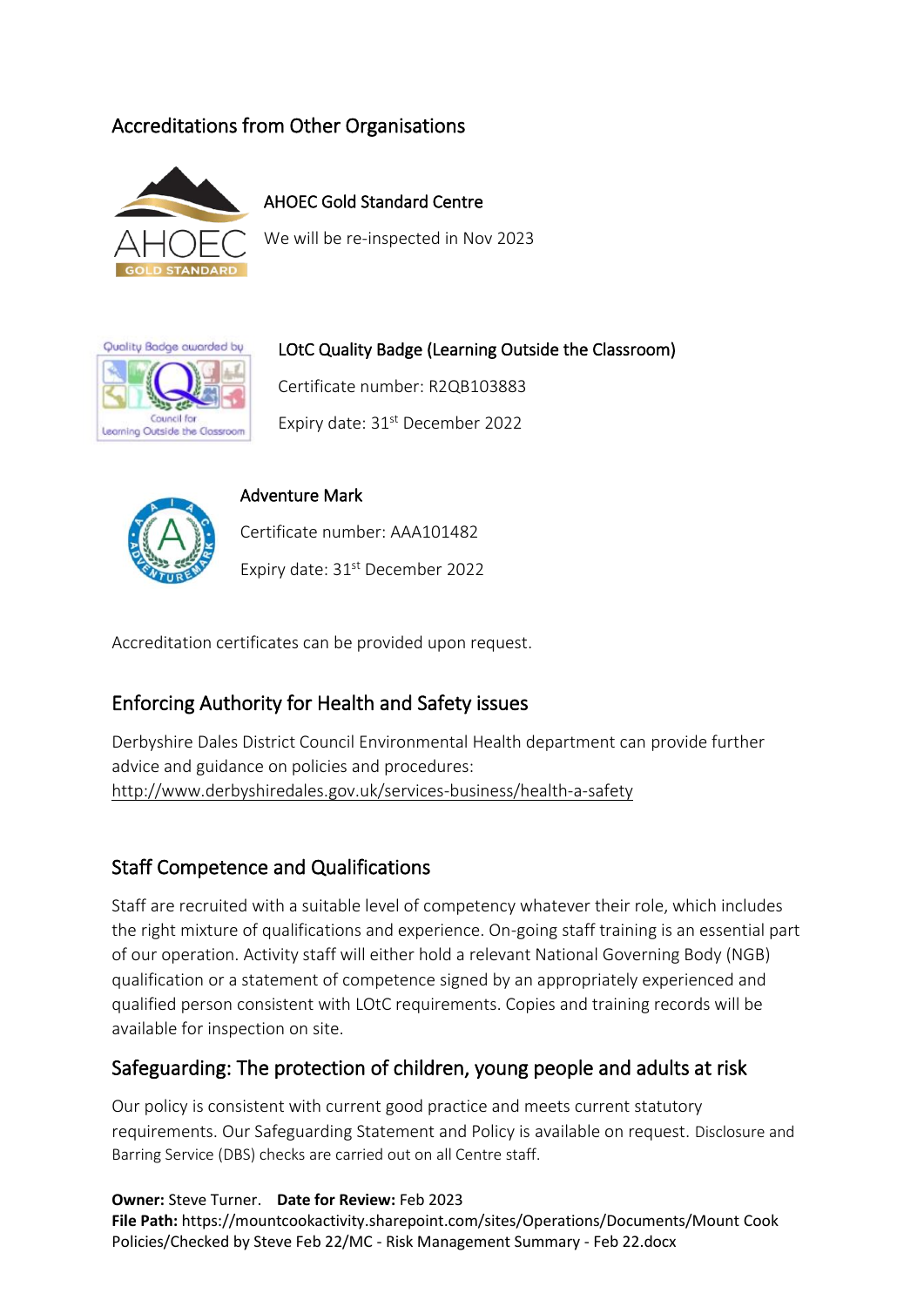## Supervision

Overall supervision of a group is the responsibility of group leaders whilst on site. We request a ratio of 1 group leader to 12 participants. Mount Cook staff are on call at night for emergencies. Reception is open during the day for any enquiries or assistance. During activity sessions, Mount Cook staff ensure participant safety during instruction. We require that 1 group leader is present for pastoral / behavioural supervision of group participating in an activity unless prior agreement has been arranged with Mount Cook staff.

### Risk Assessments

All our activities are individually risk assessed and assessments for outdoor learning activities are available at: [www.mountcook.uk/risk-assessments/](http://www.mountcook.uk/risk-assessments/)

In addition, our operating procedures with the risk assessment are reviewed annually or sooner if changes occur. We are independently reviewed and inspected according to BAPA regulations and LOtC Quality Marks. These reports are available on request.

## Health and Safety Policy Statement

Our statement of general policy is to:

- Provide information, instruction, training and supervision to enable all employees to contribute positively to their own Health and Safety and to all persons visiting the Company premises
- Ensure, through a systematic risk assessment programme, that the risks associated with the Company's activities are identified, eliminated, reduced or adequately controlled, in line with health and safety legislation
- Provide overnight accommodation in temporary or permanent structures that meet all relevant legislation
- Provide adventurous activities appropriate to the age of the customer using equipment that has been made or certified and checked for integrity before each use
- Provide meals either on or off site, that meet all relevant storage and production regulations and standards
- Provide staff and customer welfare facilities as far as reasonably practicable.
- Provide adequate finance and resources to successfully achieve our aims.
- Recognise that an effective Health and Safety culture will benefit the Company in reducing financial and resource loss
- Require that any Contractor working on the Company's premises, either delivering activities or carrying out other work on the premises applies Health and Safety standards consistent with our own
- The Health and Safety Committee, chaired by the Director, will meet regularly to record any incidents or improvements required. The committee will review on an

#### **Owner:** Steve Turner. **Date for Review:** Feb 2023

**File Path:** https://mountcookactivity.sharepoint.com/sites/Operations/Documents/Mount Cook Policies/Checked by Steve Feb 22/MC - Risk Management Summary - Feb 22.docx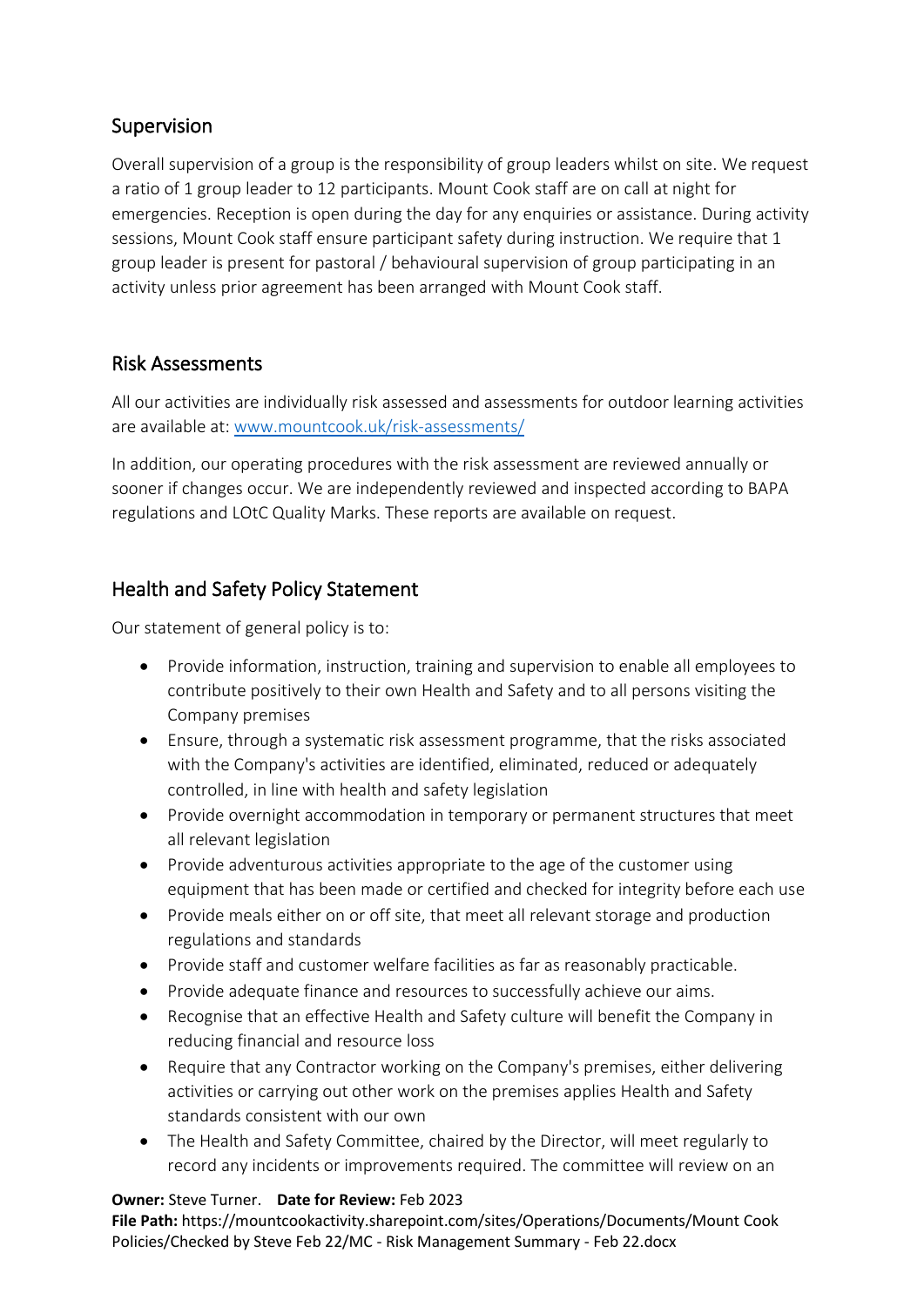annual basis the effectiveness of this policy by measuring performance against standards set in legislation and Company policies, auditing and reviewing performance and amending arrangements considering the results.

#### Insurance

Company: Clear Insurance Management Ltd trading as John Ansell & Partners and BAHIS Policy number: ACT00382 Renewal date: 30 December 2022 Amount of cover: Employers liability £10 million Public liability £5 million Products liability £5 million

We recommend visitors have personal accident/ possessions/ cancellation insurance.

#### Fire Protection

We adhere to Fire Precautions (Workplace) Regulations 1999 and the Fire Safety Reform Order (2006), whereby we assess our entire site for fire risks. We have regular visits and discussions as appropriate by Derbyshire Fire and Rescue Service and our local Wirksworth Fire Station staff annually visit. We act on their recommendations.

Fire drills are carried out for groups with under 16s and groups are given a welcome safety talk and pre-arrival Group Leader Pack. All our accommodation is annually inspected and serviced by our contractors, Derbyshire Fire and Rescue.

### **Transport**

On occasion, we provide transport for groups to and from our Centre. Our vehicle is insured, regularly inspected and holds valid documentation.

### Equipment

All site equipment will be fit for purpose and inspected by competent staff and by external bodies if relevant. Records of equipment checks will be available for inspection on site.